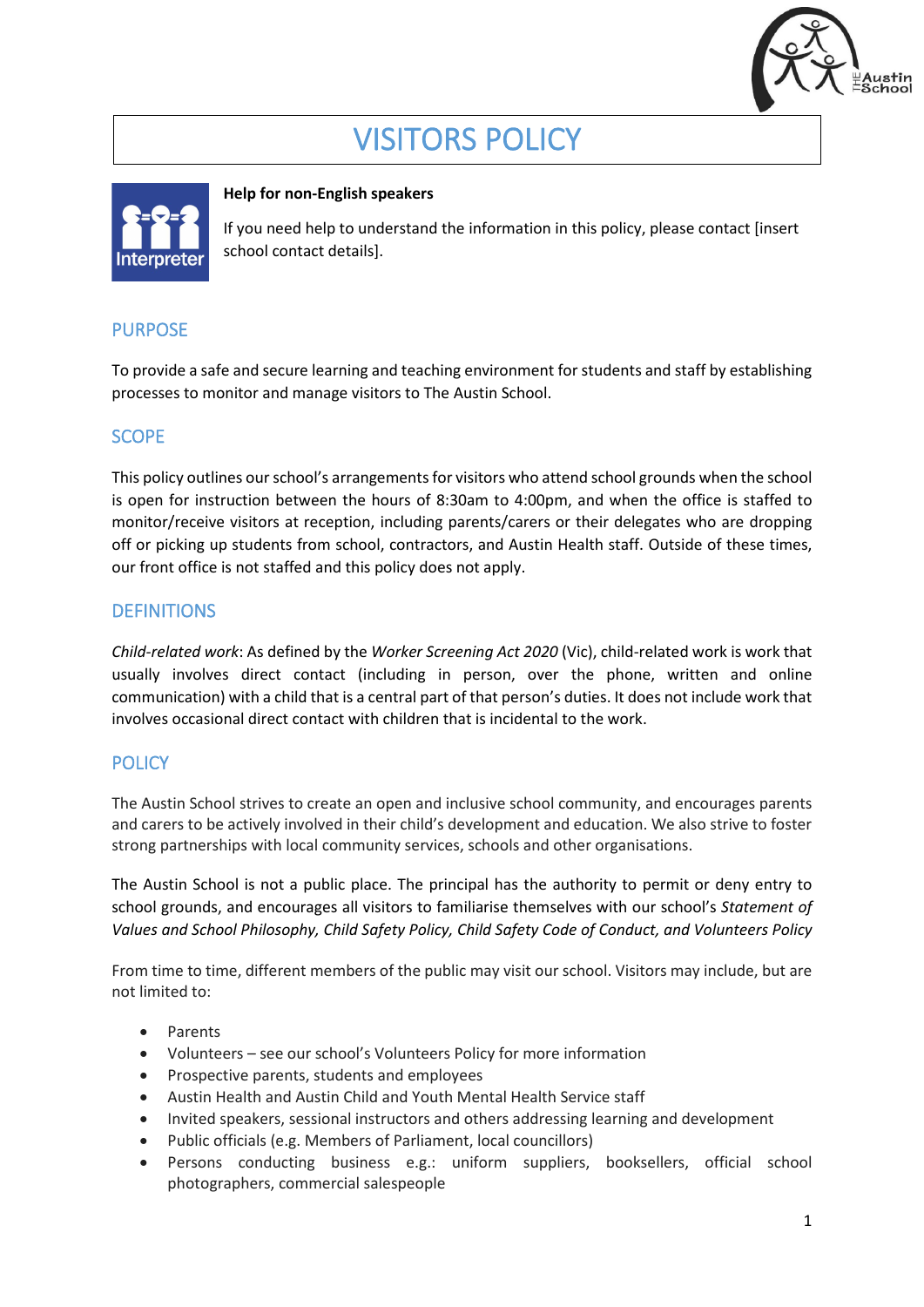

- Tradespeople
- Children's services agencies
- Department of Families, Fairness and Housing workers
- Victoria Police
- Persons authorised to enter school premises (e.g. Worksafe inspectors, health officers etc)
- Other Department of Education and Training staff (including allied health staff) or contractors
- NDIS therapists or other allied health or health practitioners

#### Sign in procedure

All visitors to The Austin School are required to report to the school office on arrival (see exceptions below in relation to parents/carers). Visitors must:

- Record their name, signature, date and time of visit and purpose of visit in the sign in iPad
- Provide proof of identification to office staff upon request
- Produce evidence of their valid Working with Children Clearance where required by this policy (see below)
- Wear a visitor's lanyard at all times
- Follow instruction from school staff and abide by all relevant school policies relating to appropriate conduct on school grounds including Child Safety Code of Conduct, Respect for School Staff, Statement of Values and School Philosophy etc. as well as Department policies such as th[e Sexual Harassment Policy](https://www2.education.vic.gov.au/pal/sexual-harassment/overview) and [Workplace Bullying Policy](https://www2.education.vic.gov.au/pal/workplace-bullying/policy)
- Return to the office upon departure, sign out and return visitor's lanyard.

The Austin School will ensure that our school's Child Safety Code of Conduct is available and visible to visitors when they sign in.

#### **COVID-19 vaccination information**

Our school follows Department of Education and Training policy with respect to the requirements relating to attendance on school sites and COVID-19 vaccinations.

For further information, refer to:

• COVID-19 Vaccinations – [Visitors and Volunteers on School Sites](https://www2.education.vic.gov.au/pal/covid-19-vaccinations-visitors-volunteers/policy)

#### **Working with Children Clearance and other suitability checks**

For Working with Children (WWC) Check and other suitability check requirements relating to parents/carers and other volunteers working with students please see our Volunteers Policy.

All visitors who are engaged in **child-related work** (see definition above) must have a valid WWC Clearance. Additional suitability checks may also be required such as reference, proof of identity, qualification and work history involving children checks.

In some circumstances, visitors to The Austin School who are **not** engaged in child-related work will also be required to produce a valid WWC Clearance depending on the particular circumstances of their visit. For example, The Austin School will require a valid WWC Clearance for:

• **visitors who will be working regularly with children** during the time they are visiting, even though direct contact with children is not a central part of their normal duties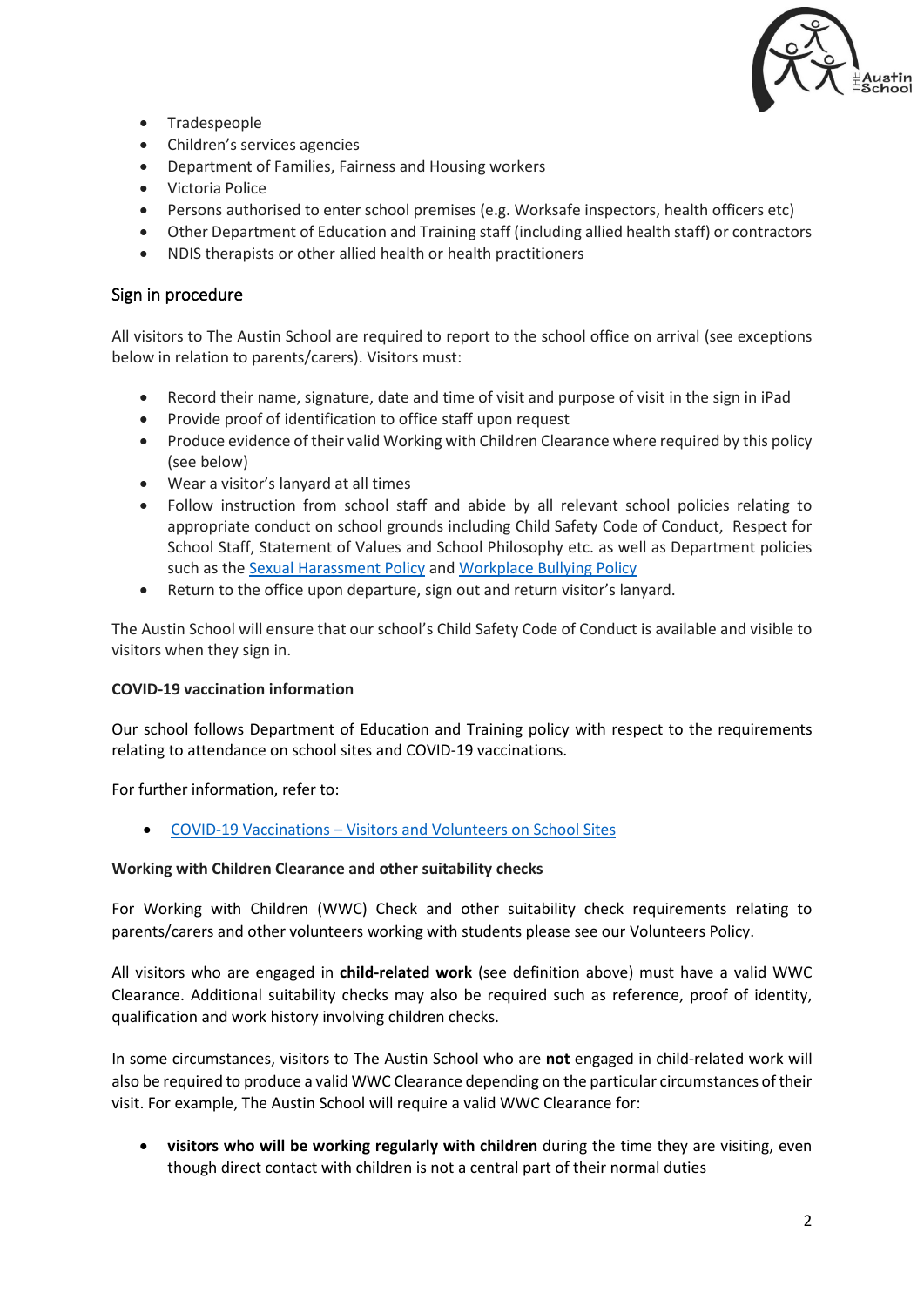

• **visitors (e.g. contractors)**, who will regularly be performing unsupervised work at the school during school hours or any other time where children are present. Further background checks, including references, may also be requested at the discretion of the principal.

Visitors who will be working in areas away from students (e.g. a visiting auditor who will be located in the front office with administration staff) or who will be supervised and accompanied by a staff member during their visit (e.g. a Member of Parliament, a journalist, a prospective parent on a school tour) will not be required to have a WWC Clearance.

Sworn Victoria Police officers or sworn Australian Federal Police officers are exempt from requiring a WWC Check, but may be asked to verify that they are sworn officers by providing proof of identification.

#### Invited speakers and presenters

On occasion, The Austin School may invite external speakers or providers to deliver incursions, presentations, workshops and special programs for our students. Consistent with Department of Education and Training requirements, The Austin School will:

- ensure that the content of presentations and programs by external providers contributes to the educational development of our students and is consistent with curriculum objectives
- ensure that any proposed visit, programs or content delivered by visitors complies with the requirement that education in Victorian government schools is secular and is consistent with the values of public education, Department policies and the *Education and Training Reform Act 2006* (Vic). In particular, programs delivered by visitors are to be delivered in a manner that supports and promotes the principles and practice of Australian democracy including a commitment to:
	- o elected government
	- o the rule of law
	- o equal rights for all before the law
	- o freedom of religion, speech and association
	- o the values of openness and tolerance
	- respect for the range of views held by students and their families.

#### Parent visitors

We understand that there may occasionally be a reason why a parent or carer may want to speak to or see their child at school, during school hours.

If there is a particular pressing or unavoidable issue that cannot wait until the end of the school day, we ask that parents or carers call the school office to make the request to speak to or see their child during school hours.

We also ask that parents avoid arranging to visit their children at school wherever possible, as this can cause inappropriate disruptions to the school day.

All parents or carers who visit our school during school hours, other than for the purposes of school pick ups and drop offs or for specific school events (e.g. parent teacher interviews, concerts, assemblies etc), are required to sign in as a visitor at the school office.